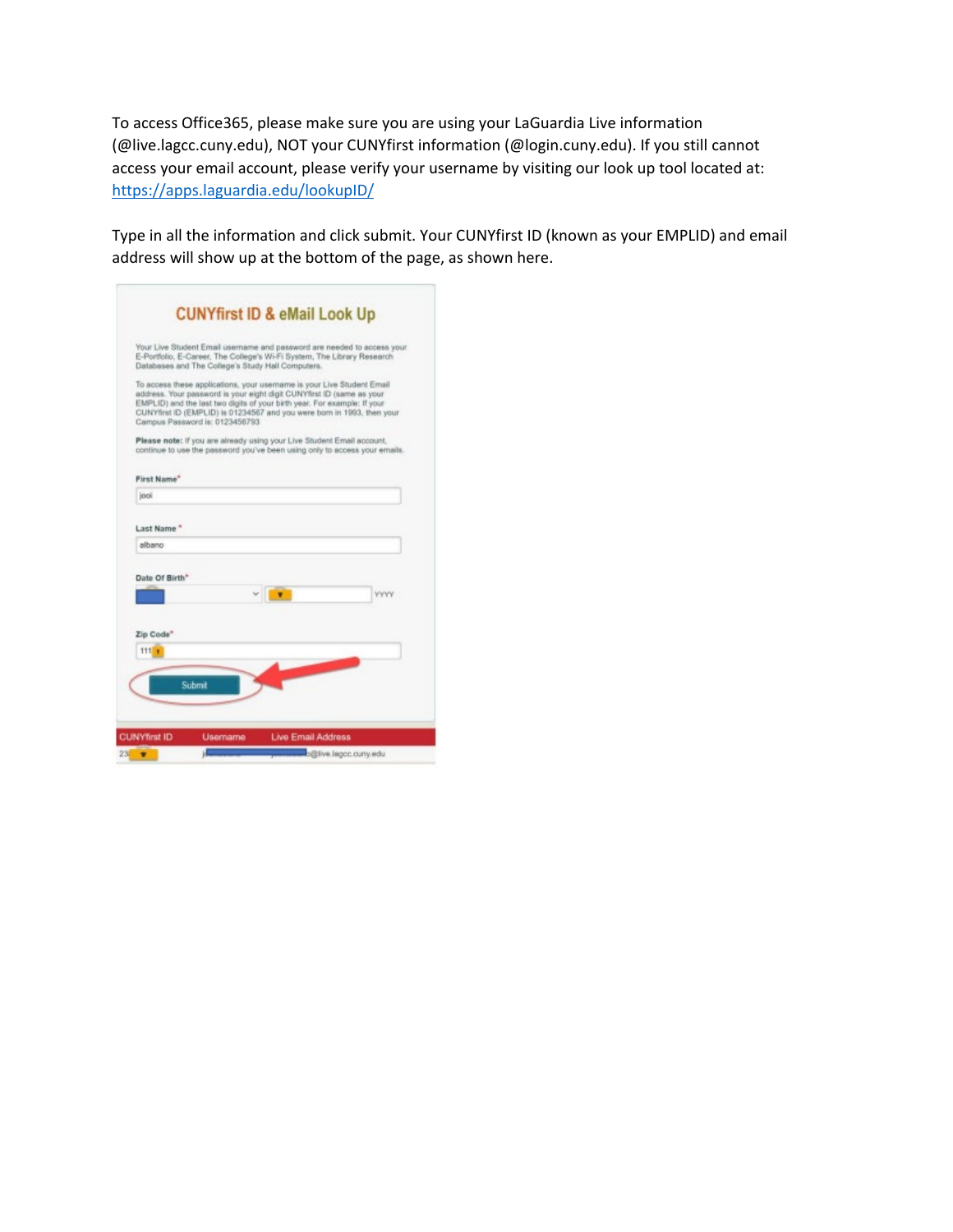

Now go directly t[o https://www.office.com/](https://www.office.com/) and click on "Sign in", as shown here.

And click on "Can't access your account?"

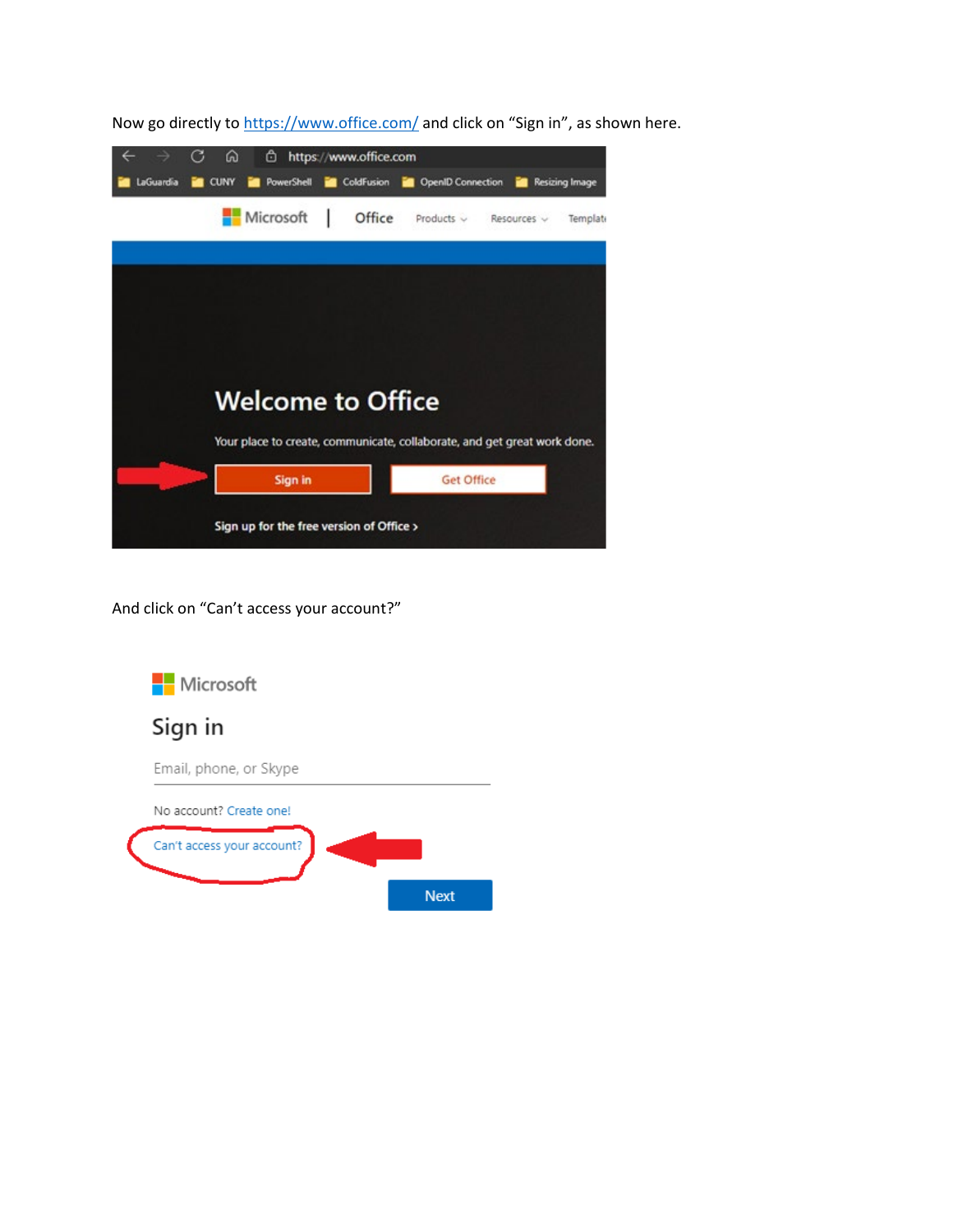Select "Work or school account", as shown here

Microsoft

## Which type of account do you need help with? Work or school account 面 Created by your IT department Personal account

Created by you

**Back** 

Enter your LAGCC email address (firstname.lastname@live.lagcc.cuny.edu), and the captcha screen characters located in the picture and click on "Next".

# Get back into your account

## Who are you?

To recover your account, begin by entering your email or username and the characters in the picture or audio below.





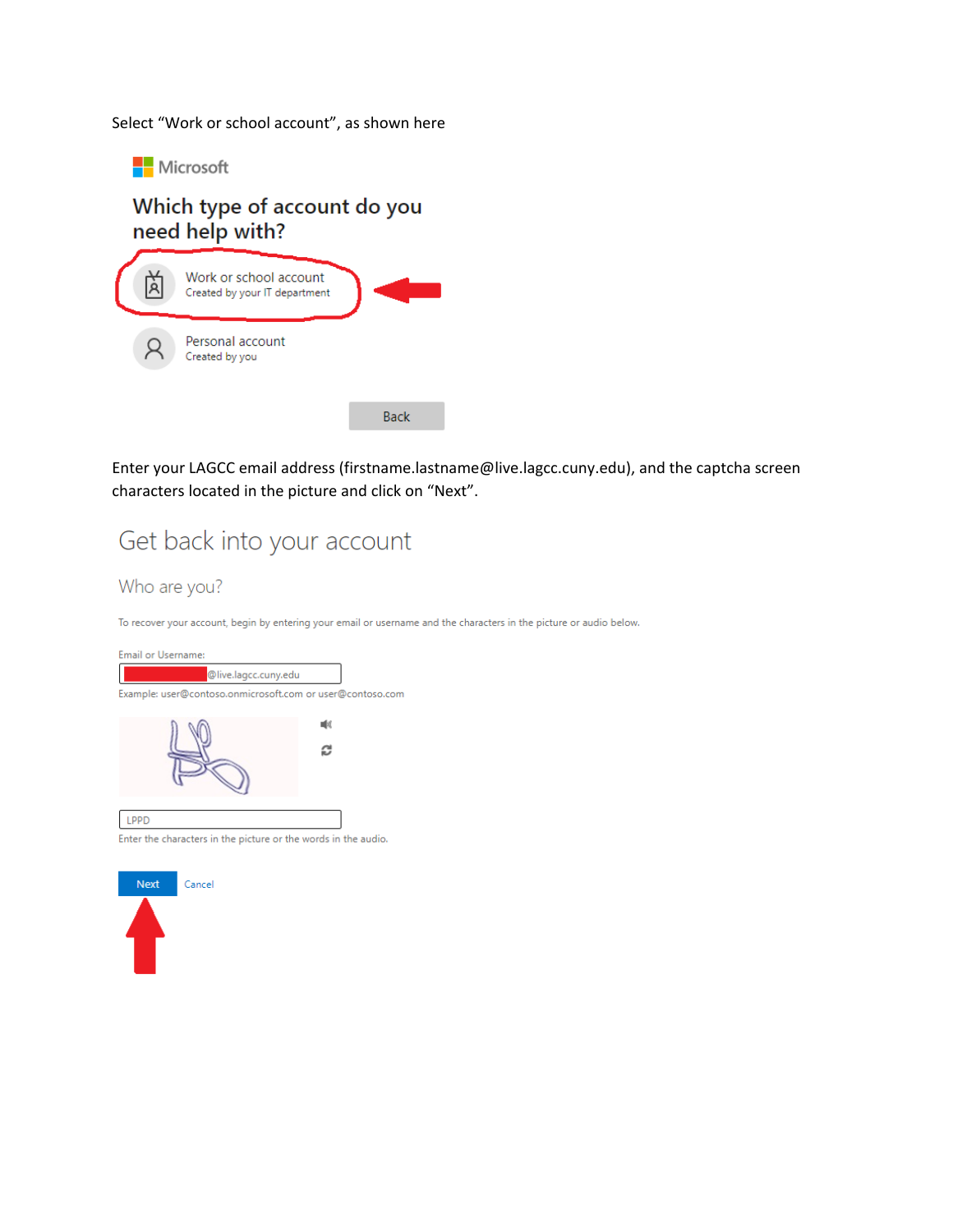## Click on "Email", and check your Inbox/junk/Spam folder for a Microsoft email about account recovery

# Get back into your account

verification step 1 > choose a new password

Please choose the contact method we should use for verification:

| C Email my alternate email | You will receive an email containing a verification code at your alternate email<br>********@gmail.com).<br>address ( |
|----------------------------|-----------------------------------------------------------------------------------------------------------------------|
|                            | Email                                                                                                                 |
|                            |                                                                                                                       |

Cancel

#### This is an email you will receive, but the code will be different

| Verify your email address                                                                                                                                                                                                    |           |
|------------------------------------------------------------------------------------------------------------------------------------------------------------------------------------------------------------------------------|-----------|
| Thanks for verifying your<br>@live.lagcc.cuny.edu account!<br>Your code is: 237657                                                                                                                                           |           |
| Sincerely,<br>The City University of New York                                                                                                                                                                                |           |
| Microsoft Corporation   One Microsoft Way Redmond, WA 98052-6399<br>This message was sent from an unmonitored email address. Please do not reply to this message.<br>Privacy [privacy.microsoft.com]   Legal [microsoft.com] | Microsoft |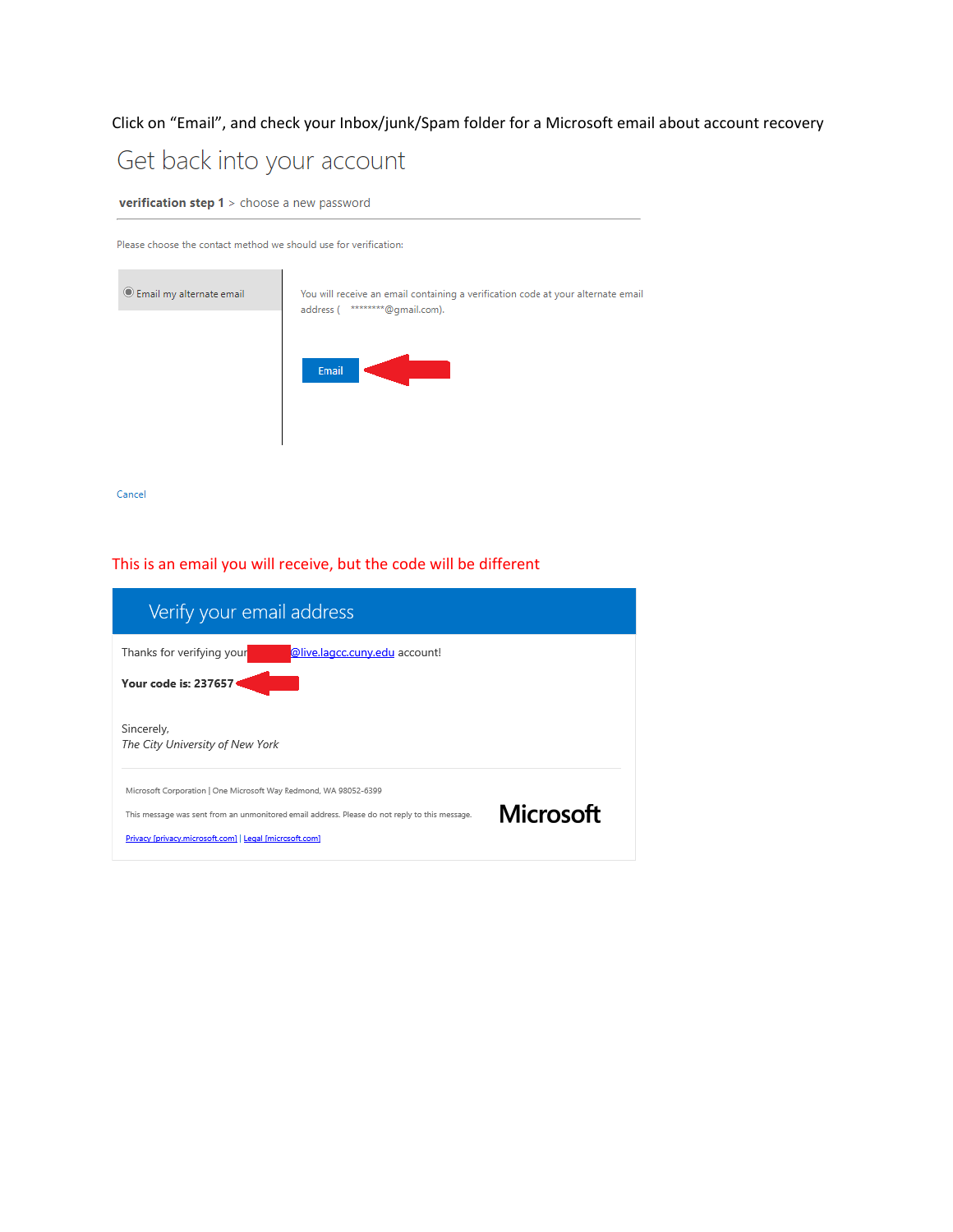## Enter the six-digit code into the box

## Get back into your account

**verification step 1** > choose a new password

Please choose the contact method we should use for verification:

| Email my alternate email | We've sent an email message containing a verification code to your inbox. |  |
|--------------------------|---------------------------------------------------------------------------|--|
|                          | Enter your verification code<br>Are you having a problem?<br><b>Next</b>  |  |
|                          |                                                                           |  |

 $\ensuremath{\mathsf{Cancel}}$ 

Like so

# Get back into your account

verification step 1 > choose a new password

Please choose the contact method we should use for verification:



 $\ensuremath{\mathsf{Cancel}}$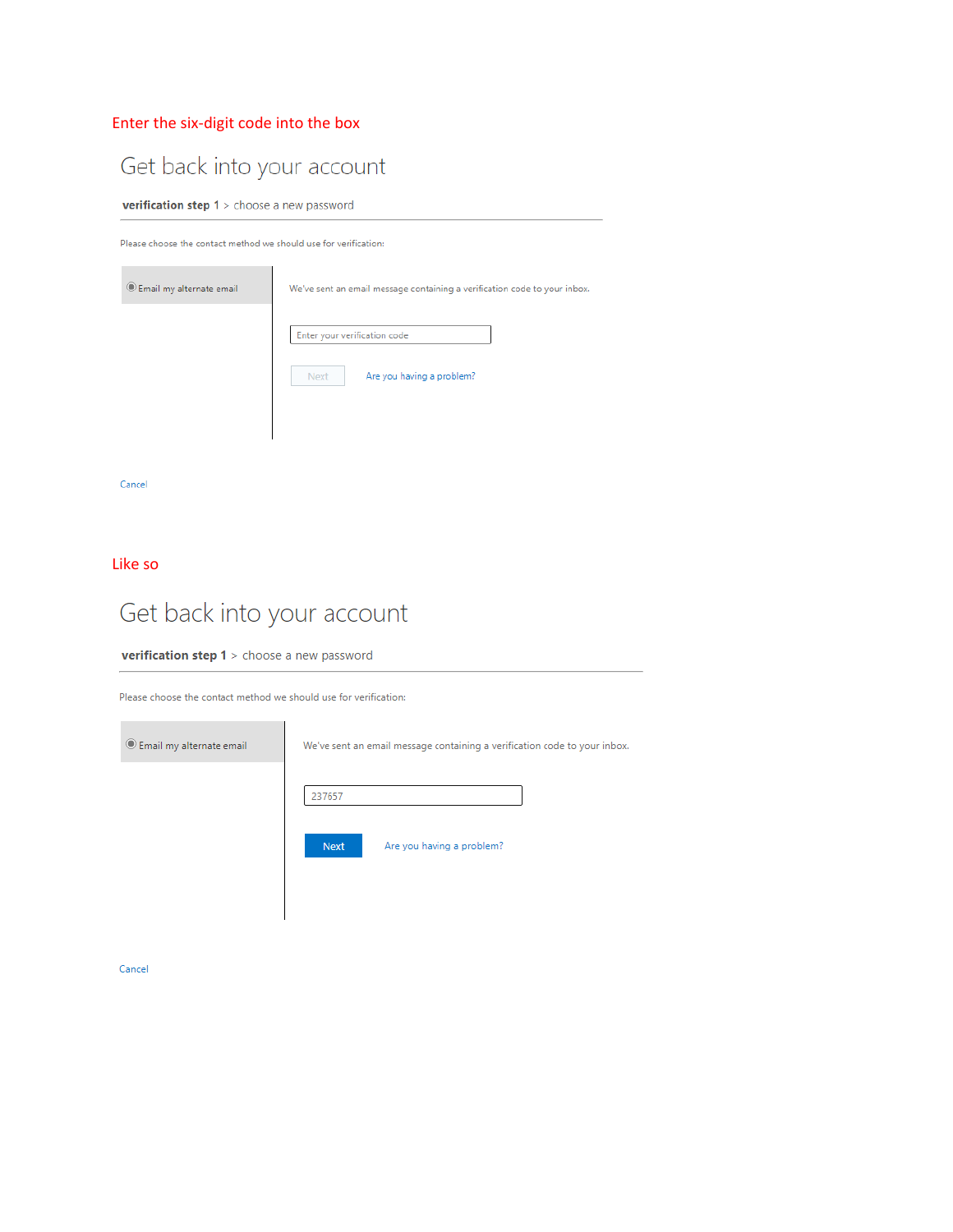A strong password is required. Strong passwords are 8 to 256 characters and must combine uppercase and lowercase letters, numbers, and symbols. They cannot contain your username. Click on "Finish"

# Get back into your account

verification step  $1 \vee$  > choose a new password

| * Enter new password:   |        |  |
|-------------------------|--------|--|
|                         |        |  |
| strong                  |        |  |
| * Confirm new password: |        |  |
| ***********             |        |  |
| <b>Finish</b>           | Cancel |  |

#### Click on "Click here"



#### Enter your LAGCC student email account and click on "Next"

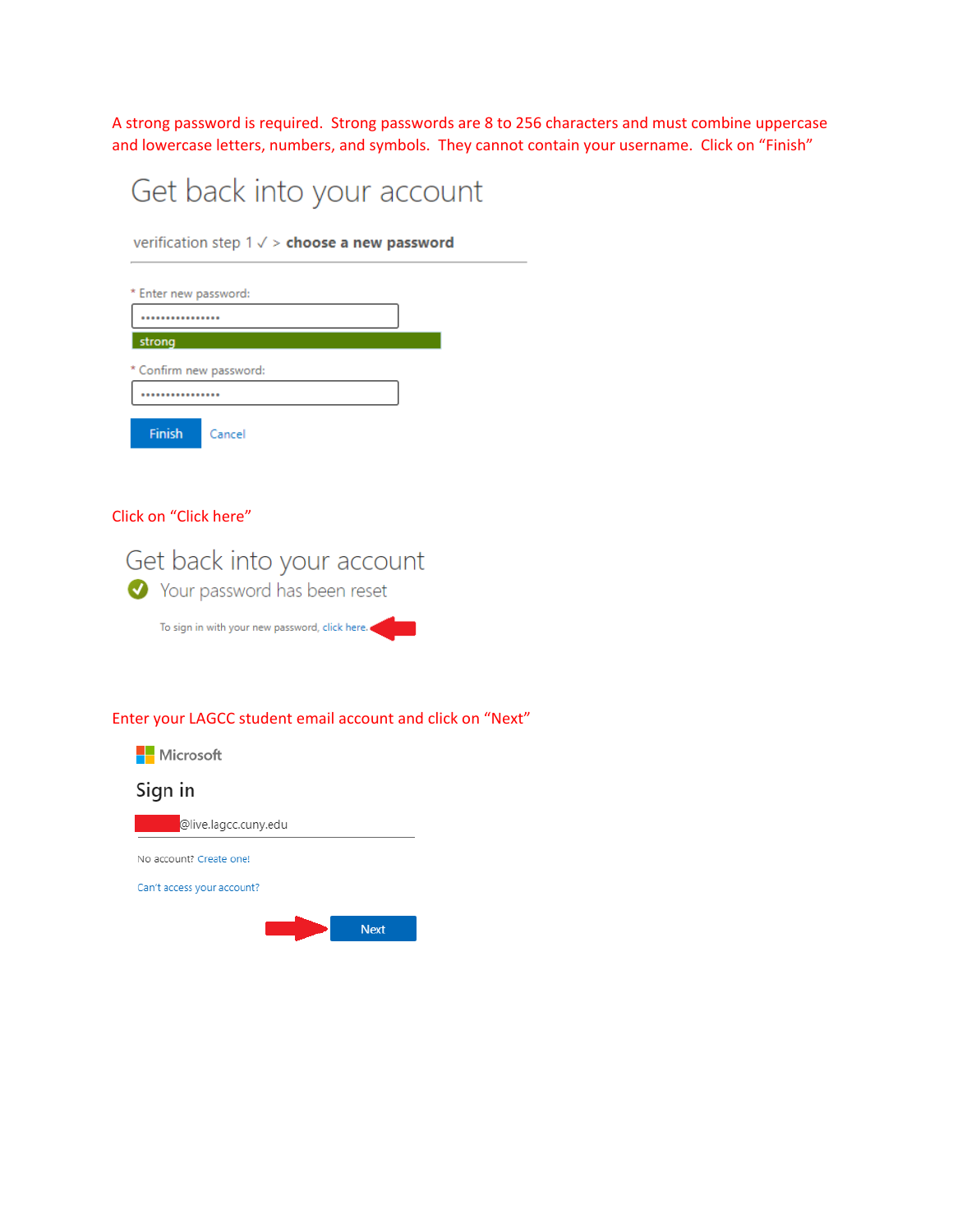## Enter your new password and click on "Sign in"



## More information is need, so click on "Next"

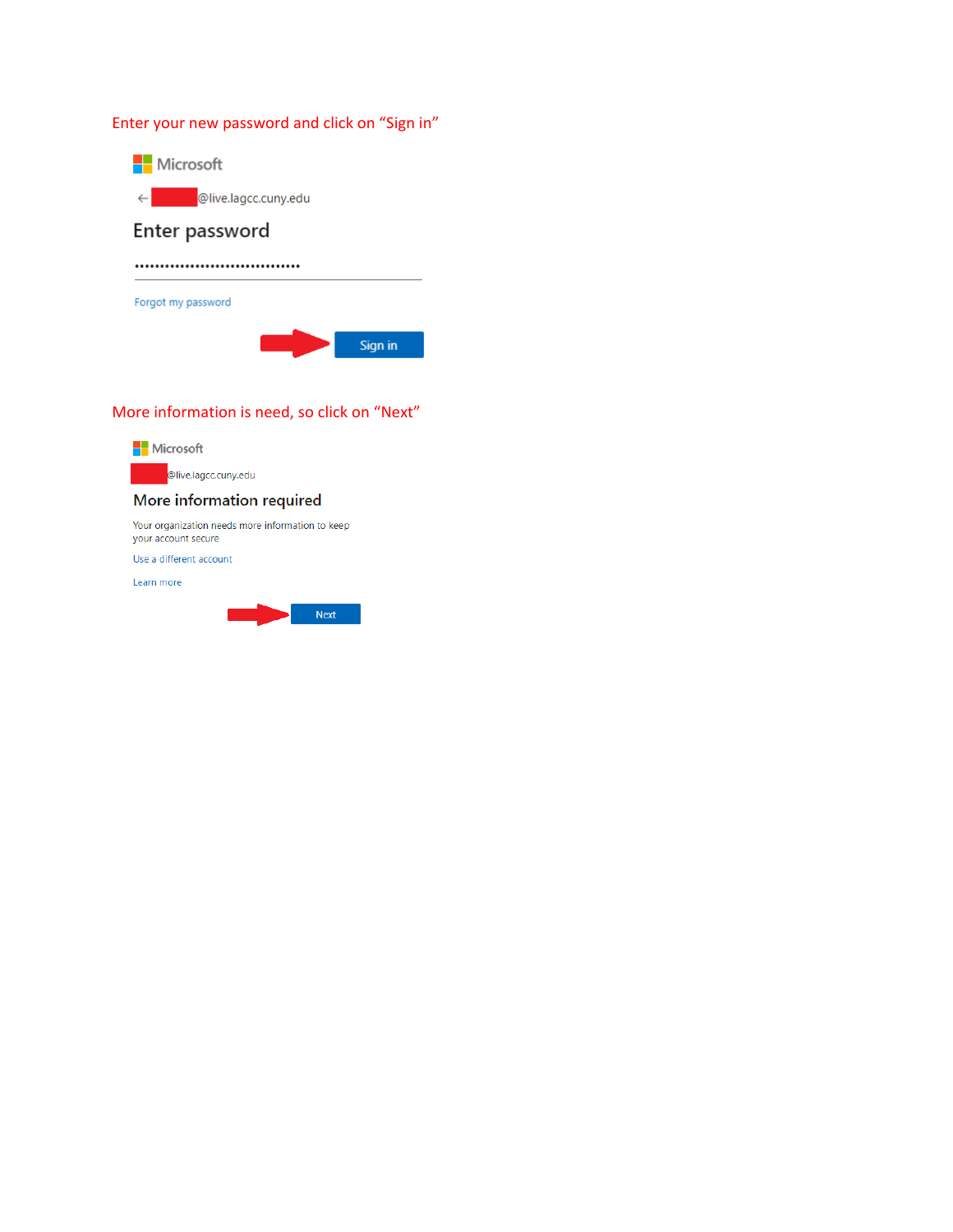Please select only Authentication phone or Mobile app, see both [video tutorial](https://www.youtube.com/watch?v=psP9w5xlXw0) and Microsoft video [tutorial](https://go.microsoft.com/fwlink/?LinkId=821974)

Select your authentication method and click "Next"

## NOTE: Do not say Yes to stay login because you have two office 365 (@live.lagcc.cuny.edu and @login.cuny.edu) account and it will cuase problems

## Additional security verification

Secure your account by adding phone verification to your password. View video to know how to secure your account

#### Step 1: How should we contact you?

| Authentication phone                                 |  |
|------------------------------------------------------|--|
| Authentication phone<br>Office phone<br>Mobile app   |  |
| -Method<br>$\bigcirc$ Send me a code by text message |  |
| Call me                                              |  |

Your phone numbers will only be used for account security. Standard telephone and SMS charges will apply.



#### Enter six digit code from your Microsoft Authenticator App or text

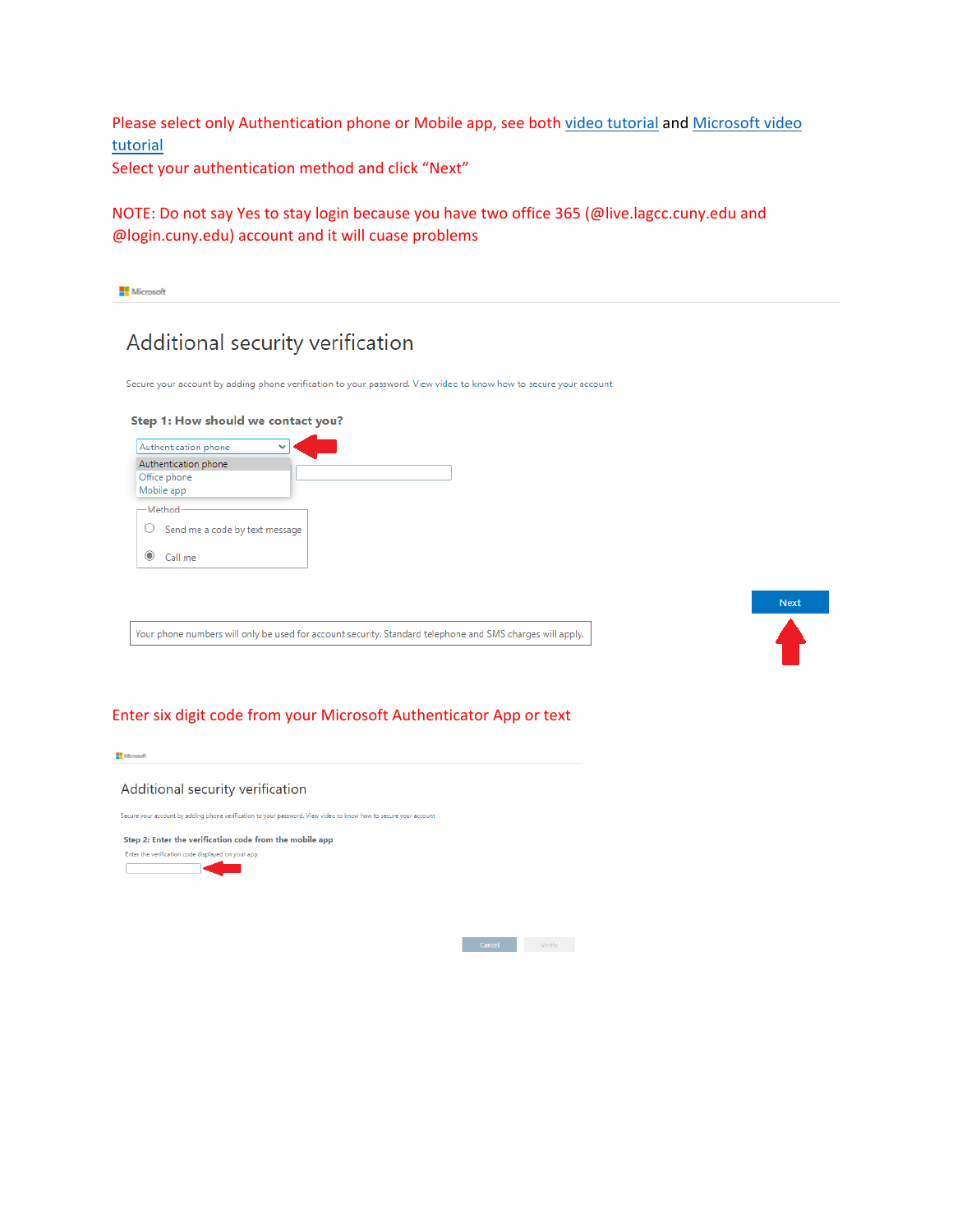## Additional security verification

Secure your account by adding phone verification to your password. View video to know how to secure your account

#### Step 2: Enter the verification code from the mobile app

Enter the verification code displayed on your app

123456



#### Select your country or region and enter your phone number. Click on "Done" Microsoft

## Additional security verification

Secure your account by adding phone verification to your password. View video to know how to secure your account



Your phone numbers will only be used for account security. Standard telephone and SMS charges will apply.